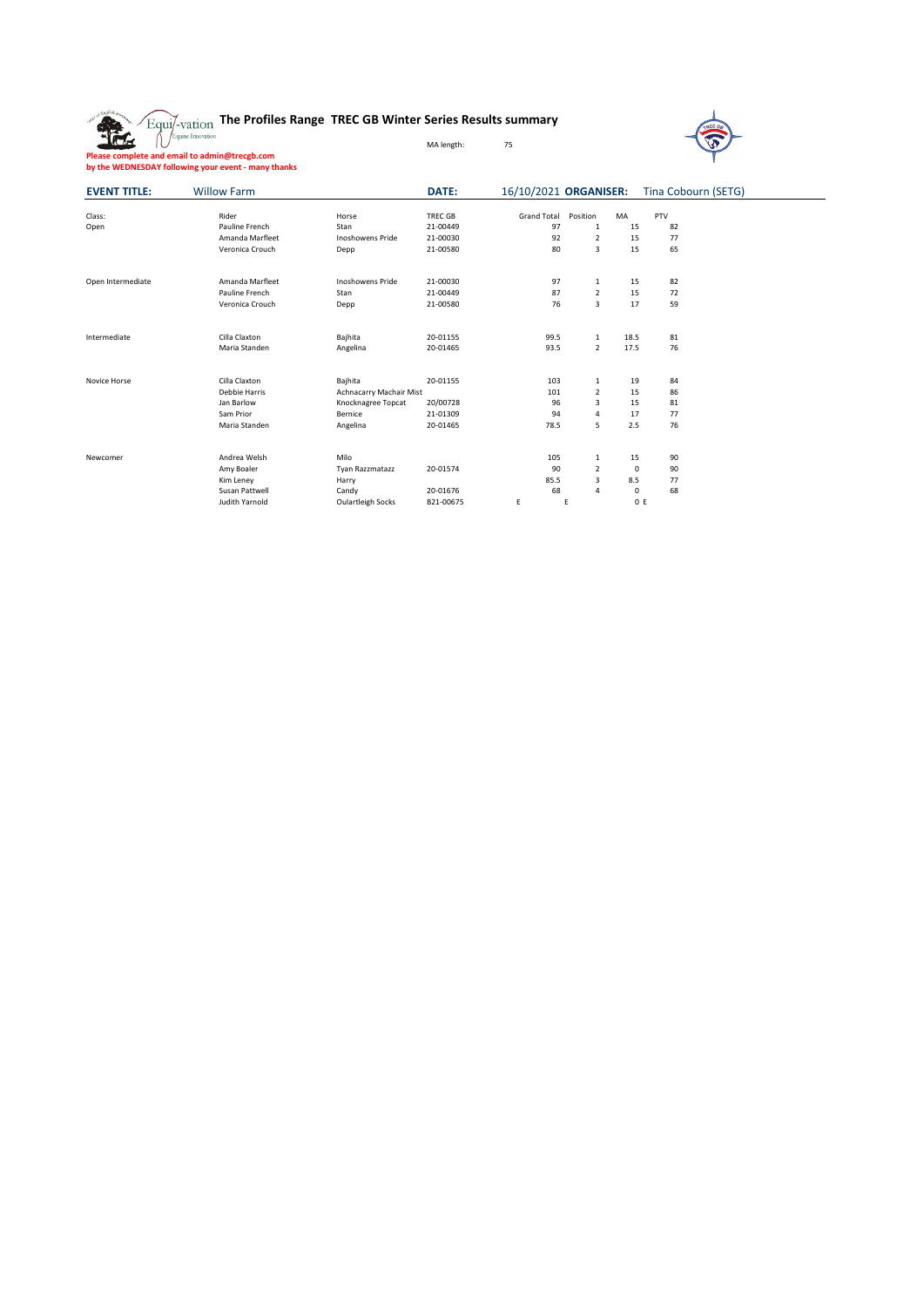| <sub>. v</sub> Englis <i>h</i><br><b>STATISTICS</b><br><b>Alta</b> | $Equi$ -vation<br>Equine Innovation | The Profiles Range TREC GB Winter Series Class summary |                       |       |                       |                                       |                         |                     |                 |                    | TREC GE<br>$\sqrt{2}$        | Please overtype the      |               |
|--------------------------------------------------------------------|-------------------------------------|--------------------------------------------------------|-----------------------|-------|-----------------------|---------------------------------------|-------------------------|---------------------|-----------------|--------------------|------------------------------|--------------------------|---------------|
| <b>EVENT TITLE:</b>                                                | <b>Willow Farm</b>                  |                                                        | <b>DATE:</b>          |       | 16/10/2021 ORGANISER: |                                       | Tina Cobourn (SETG)     |                     |                 |                    |                              |                          |               |
| Class:                                                             | <b>Open</b>                         |                                                        |                       |       |                       |                                       |                         |                     |                 |                    |                              |                          |               |
| <b>RIDER</b>                                                       | <b>TREC GB NO</b>                   | Corrigor<br>HORSE (very important)                     | Sidepass<br>Contro    | Ditch | Led S Bend<br>Mount   | <b>Kinhaneer Steeps</b><br>Immobility | Deductions for circuite | PTV<br><b>TOTAL</b> | CANTER<br>WALK  | ΜA<br><b>TOTAL</b> | <b>GRAND</b><br><b>TOTAL</b> | Canter time<br>a OSTILON | <b>Walk E</b> |
| Pauline French                                                     | 21-00449                            | Stan                                                   |                       |       |                       |                                       | 10                      | 82                  | 15 <sub>1</sub> | 15                 | 97                           | 20.12                    | 51.78         |
| Amanda Marfleet                                                    | 21-00030                            | Inoshowens Pride                                       | 10<br>10 <sup>1</sup> |       |                       | 10<br>10                              | 10                      | 77                  | 15              |                    | 92                           | 25.46                    | 52.1          |
| Veronica Crouch                                                    | 21-00580                            | Depp                                                   | 10                    |       |                       | 10                                    | 10 <sup>1</sup>         | 65                  | 15              | 15                 | 80                           | 24.26                    | 48.06         |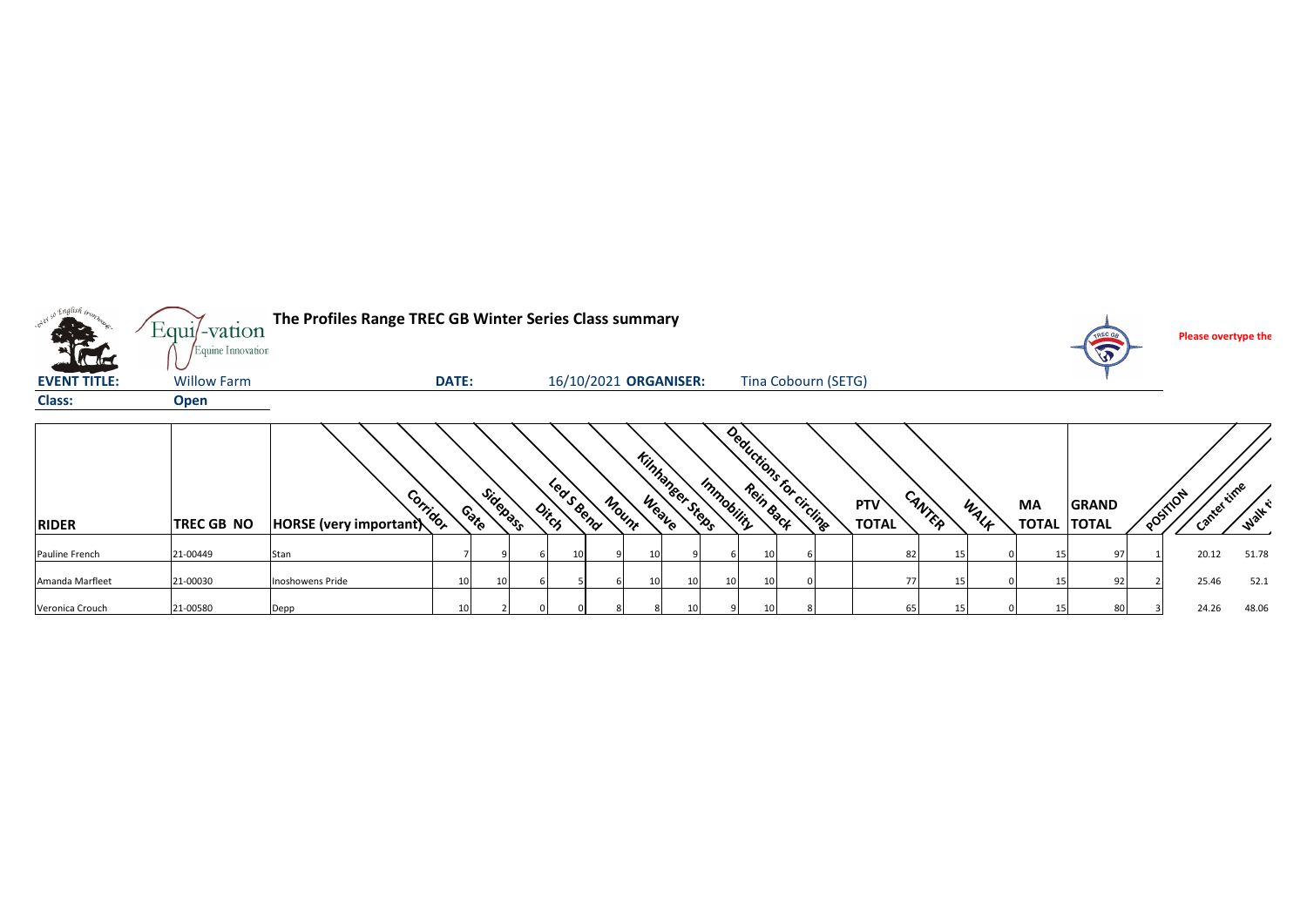| only so English bon | Equi/-vation<br>Equine Innovation | The Profiles Range TREC GB Winter Series Class summary |              |                    |    |                       |       |                        |    |                |                 |                         |                            |        |    |      |                          |              |          |
|---------------------|-----------------------------------|--------------------------------------------------------|--------------|--------------------|----|-----------------------|-------|------------------------|----|----------------|-----------------|-------------------------|----------------------------|--------|----|------|--------------------------|--------------|----------|
| <b>EVENT TITLE:</b> | <b>Willow Farm</b>                |                                                        | <b>DATE:</b> |                    |    | 16/10/2021 ORGANISER: |       |                        |    |                |                 | Tina Cobourn (SETG)     |                            |        |    |      |                          |              |          |
| <b>Class:</b>       | <b>Open Intermediate</b>          |                                                        |              |                    |    |                       |       |                        |    |                |                 |                         |                            |        |    |      |                          |              |          |
| <b>RIDER</b>        | <b>TREC GB NO</b>                 | HORSE (very important)                                 |              | Sidepass<br>Contro |    | Leas Bend<br>Ditch    | Mount | <b>Kinhaneer Steps</b> |    | Immobility     |                 | Deductions for circuite | <b>PTV</b><br><b>TOTAL</b> | CANTER |    | WALK | MA<br><b>TOTAL TOTAL</b> | <b>GRAND</b> | POSTILOT |
| Amanda Marfleet     | 21-00030                          | Inoshowens Pride                                       | 10           | 10                 | 10 | 10                    |       | 10                     | 10 | $\overline{0}$ | 10 <sup>1</sup> |                         |                            | 82     | 15 |      | 15                       | 97           |          |
| Pauline French      | 21-00449                          | Stan                                                   | 10           |                    |    |                       |       | 10 <sup>1</sup>        |    |                |                 |                         |                            | 72     |    |      |                          | 87           |          |
| Veronica Crouch     | 21-00580                          | Depp                                                   |              |                    |    |                       | 10    |                        | 10 | 10             | 10              | 10                      |                            | 59     | 15 |      |                          | 76           |          |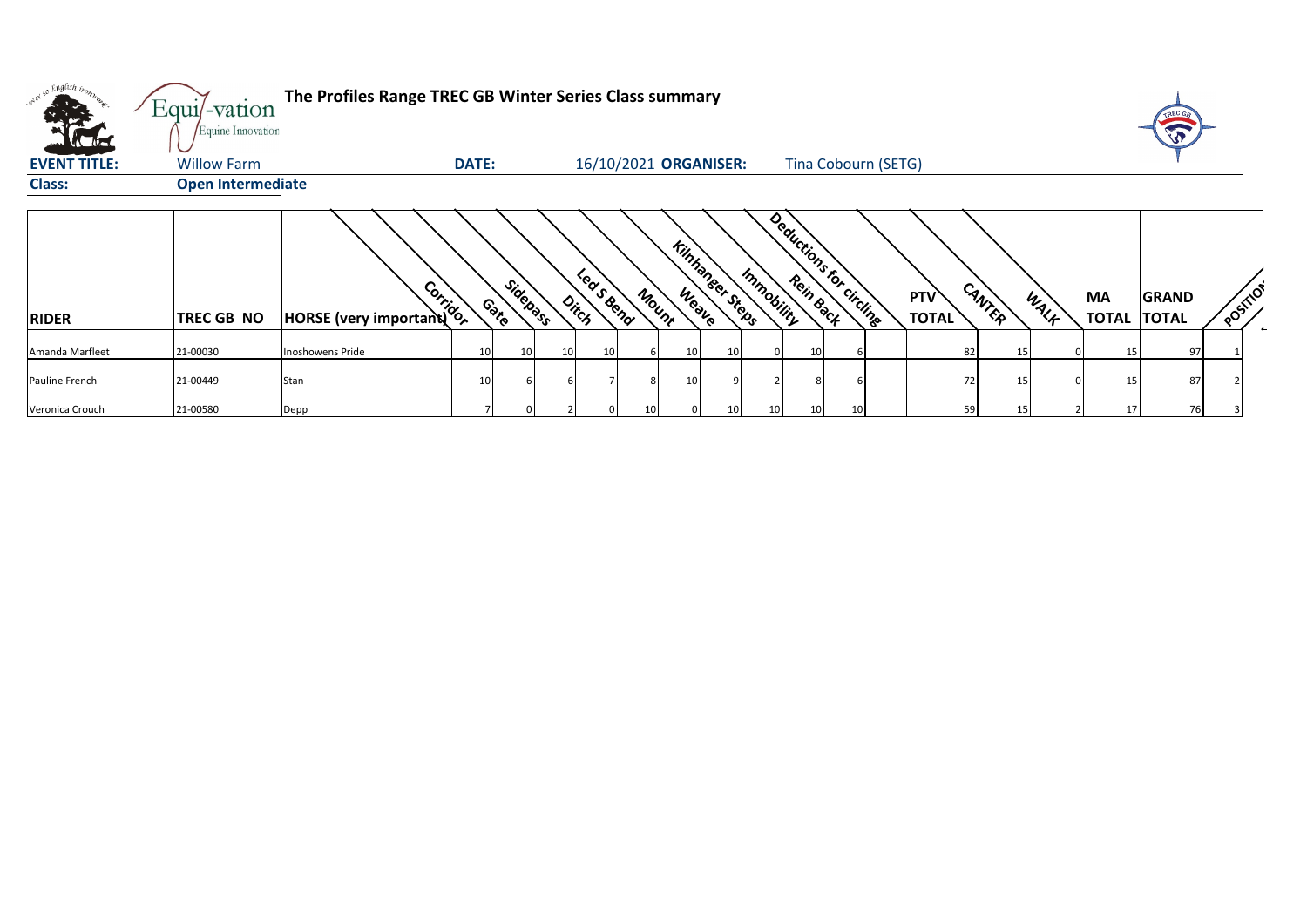| <b>All De</b>                                  | $Equi$ -vation<br>Equine Innovation | The Profiles Range TREC GB Winter Series Class summary |              |          |                     |                       |                        |            |                        |                            |                |             | $\sqrt{3}$                         |          | Please overtype the wo |                  |
|------------------------------------------------|-------------------------------------|--------------------------------------------------------|--------------|----------|---------------------|-----------------------|------------------------|------------|------------------------|----------------------------|----------------|-------------|------------------------------------|----------|------------------------|------------------|
| <b>Victor</b><br><b>EVENT TITLE:</b><br>Class: | <b>Willow Farm</b><br>Intermediate  |                                                        | <b>DATE:</b> |          |                     | 16/10/2021 ORGANISER: |                        |            | Tina Cobourn (SETG)    |                            |                |             |                                    |          |                        |                  |
| <b>RIDER</b>                                   | <b>TREC GB NO</b>                   | BANCALITY                                              | Contro       | Sidepass | Led S Bend<br>Ditch | Mount                 | <b>Kinhanger Steps</b> | Immobility | Deductions for circums | <b>PTV</b><br><b>TOTAL</b> | CANTER<br>WALK | <b>MA</b>   | <b>GRAND</b><br><b>TOTAL TOTAL</b> | POSTILON | <b>Filme</b>           | <b>Walk time</b> |
| Cilla Claxton                                  | 20-01155                            | Bajhita                                                | 10           |          |                     |                       |                        | 10         | 10                     | 81                         |                | 3.5<br>18.5 | 99.5                               |          | 18.53                  | 45.42            |
| Maria Standen                                  | 20-01465                            | Angelina                                               |              |          |                     |                       |                        |            |                        |                            |                | 17.5<br>2.5 | 93.5                               |          | 21.42                  | 46.39            |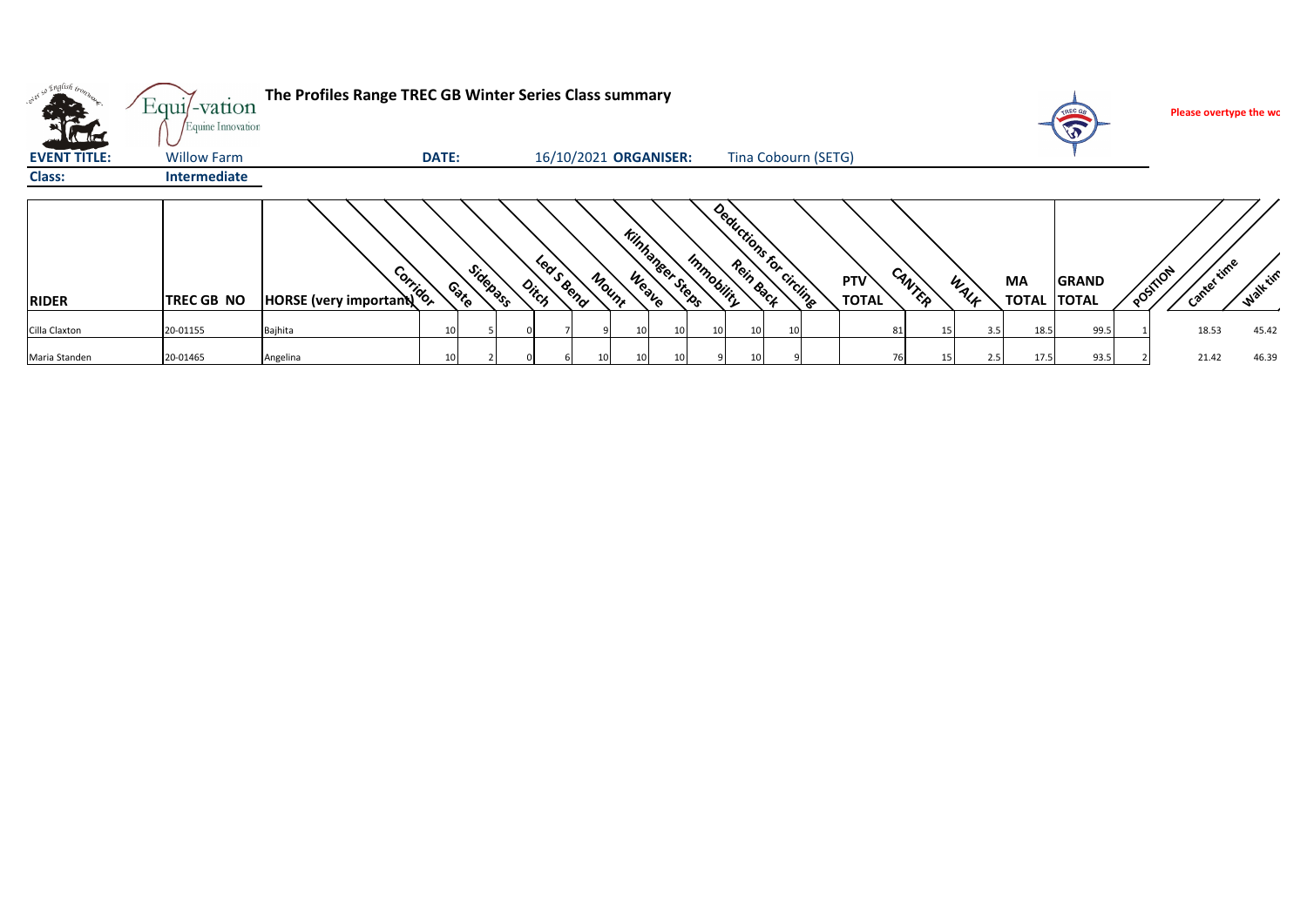| . English                                   | Equi/-vation                                                   | The Profiles Range TREC GB Winter Series Class summary |              |      |                 |       |                       |                                 |    |    |                                      |    |                     |        |      |                    | TREC GA               | Please overtype the wo |          |
|---------------------------------------------|----------------------------------------------------------------|--------------------------------------------------------|--------------|------|-----------------|-------|-----------------------|---------------------------------|----|----|--------------------------------------|----|---------------------|--------|------|--------------------|-----------------------|------------------------|----------|
| <b>KTH</b><br><b>EVENT TITLE:</b><br>Class: | Equine Innovation<br><b>Willow Farm</b><br><b>Novice Horse</b> |                                                        | <b>DATE:</b> |      |                 |       | 16/10/2021 ORGANISER: |                                 |    |    | Tina Cobourn (SETG)                  |    |                     |        |      |                    | <b>SP</b>             |                        |          |
| <b>RIDER</b>                                | <b>TREC GB NO</b>                                              | HORSE (very important)                                 |              | Cate | Jump            | Ditch | Leas Bena             | <b>Kinhaneer Steps</b><br>Mount |    |    | Deductions for circums<br>Immobility |    | PTV<br><b>TOTAL</b> | CANTER | WALK | MA<br><b>TOTAL</b> | GRAND<br><b>TOTAL</b> | Cantertime<br>POSTILON | Walk tim |
| Cilla Claxton                               | 20-01155                                                       | Bajhita                                                | 10           |      | 10 <sup>1</sup> | 10    | 10                    |                                 | 1( |    | 10                                   | 10 | 84                  |        |      | 19                 | 103                   | 19.07                  | 44.9     |
| <b>Debbie Harris</b>                        |                                                                | Achnacarry Machair Mist                                |              |      | 10              | 10    |                       | 10                              |    | 10 | 10                                   |    | 86                  |        |      | 15                 | 101                   | 21                     | 51.82    |
| <b>Jan Barlow</b>                           | 20/00728                                                       | <b>Knocknagree Topcat</b>                              | 10           |      | 10              | 10    |                       | 10                              |    |    |                                      | 10 | 81                  |        |      | 15                 | 96                    | 26.01                  | 50.76    |
| Sam Prior                                   | 21-01309                                                       | Bernice                                                | 10           |      | 10              |       | 10 <sup>1</sup>       | 10                              |    |    | 10                                   | 10 | 77                  |        |      | 17                 | 94                    | 22.84                  | 46.8     |
| Maria Standen                               | 20-01465                                                       | Angelina                                               | 10           |      | 10              |       |                       | 10                              |    |    | 10 <sup>1</sup>                      | 10 | 76                  |        | 2.5  | 2.5                | 78.5                  | $\Omega$               | 46.36    |
| Louise Jarvis                               | 21-01553                                                       | Justin Golden Fleece                                   | $\Omega$     |      |                 |       |                       |                                 |    |    |                                      |    |                     |        |      |                    |                       | $\Omega$               | 0        |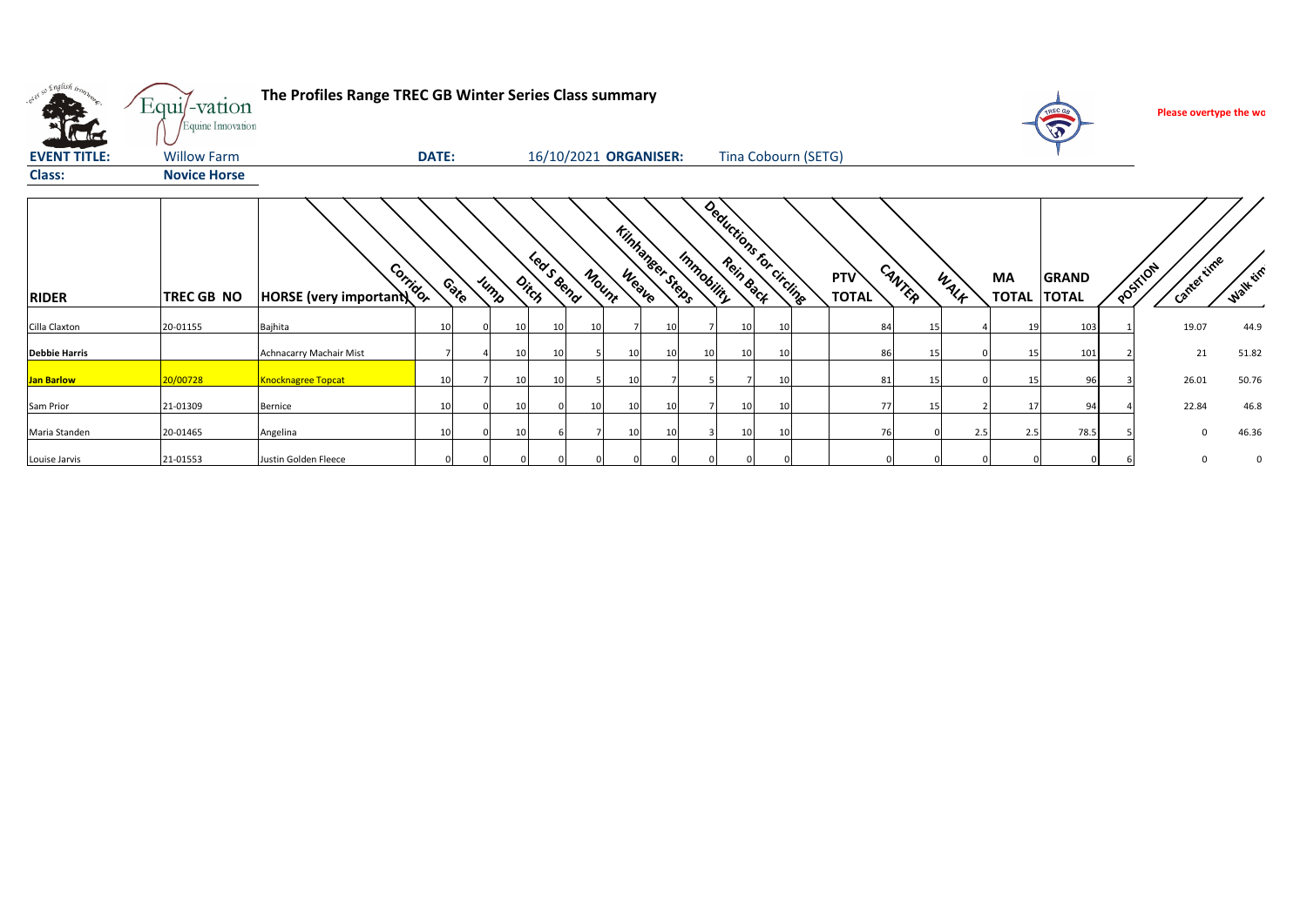| <b>All De</b>                    | Equi/-vation<br>Equine Innovation | The Profiles Range TREC GB Winter Series Class summary |          |      |                              |                 |                       |                        |                 |            |                              |          |                        |                     |        |      |                    | <b>TREC GA</b><br>$\mathbf{\hat{v}}$ |          | Please overtype the wo |                 |
|----------------------------------|-----------------------------------|--------------------------------------------------------|----------|------|------------------------------|-----------------|-----------------------|------------------------|-----------------|------------|------------------------------|----------|------------------------|---------------------|--------|------|--------------------|--------------------------------------|----------|------------------------|-----------------|
| <b>EVENT TITLE:</b>              | <b>Willow Farm</b>                |                                                        | DATE:    |      |                              |                 | 16/10/2021 ORGANISER: |                        |                 |            |                              |          | Tina Cobourn (SETG)    |                     |        |      |                    |                                      |          |                        |                 |
| <b>Class:</b>                    | <b>Newcomer</b>                   |                                                        |          |      |                              |                 |                       |                        |                 |            |                              |          |                        |                     |        |      |                    |                                      |          |                        |                 |
| <b>RIDER</b>                     | <b>TREC GB NO</b>                 | HORSE (very important)                                 | Corridor | Cate | Jump<br>$o_{i\zeta_{\beta}}$ | Leas Bend       | Mount                 | <b>Kinhanser Steps</b> |                 | Immobility |                              |          | Deductions for circums | PTV<br><b>TOTAL</b> | CANTER | WALK | MA<br><b>TOTAL</b> | <b>GRAND</b><br><b>TOTAL</b>         | POSITION | Cantertime             | <b>Walk</b> tin |
| Andrea Welsh                     |                                   | Milo                                                   |          |      | 10                           | 10 <sup>1</sup> | <b>10</b>             | 10                     |                 | 10         | 10                           | 10       |                        | 90                  |        |      | 15                 | 105                                  |          | 20.04                  | 61.18           |
| Amy Boaler                       | 20-01574                          | Tyan Razzmatazz                                        |          |      | 10                           | 10 <sup>1</sup> | 10 <sup>1</sup>       | 10                     |                 |            | 10 <sup>1</sup>              | 10       |                        | 90                  |        |      |                    | 90                                   |          | $\Omega$               | 51.9            |
| Kim Leney                        |                                   | Harry                                                  |          |      | 10 <sup>1</sup>              | 10 <sup>1</sup> |                       | 10                     | 10              | 10         | 10 <sup>1</sup>              | 10       |                        | 77                  | 8.5    |      | 8.5                | 85.5                                 |          | 15.98                  | 56.87           |
| Susan Pattwell<br>Judith Yarnold | 20-01676<br>B21-00675             | Candy<br>Oulartleigh Socks                             |          | 7 E  | 10<br>10                     | 10<br>10        |                       | 10                     | 10 <sup>1</sup> | 10         | <b>10</b><br>10 <sup>1</sup> | 10<br>10 |                        | 68                  |        |      |                    | 68                                   |          |                        | 53.8<br>53.48   |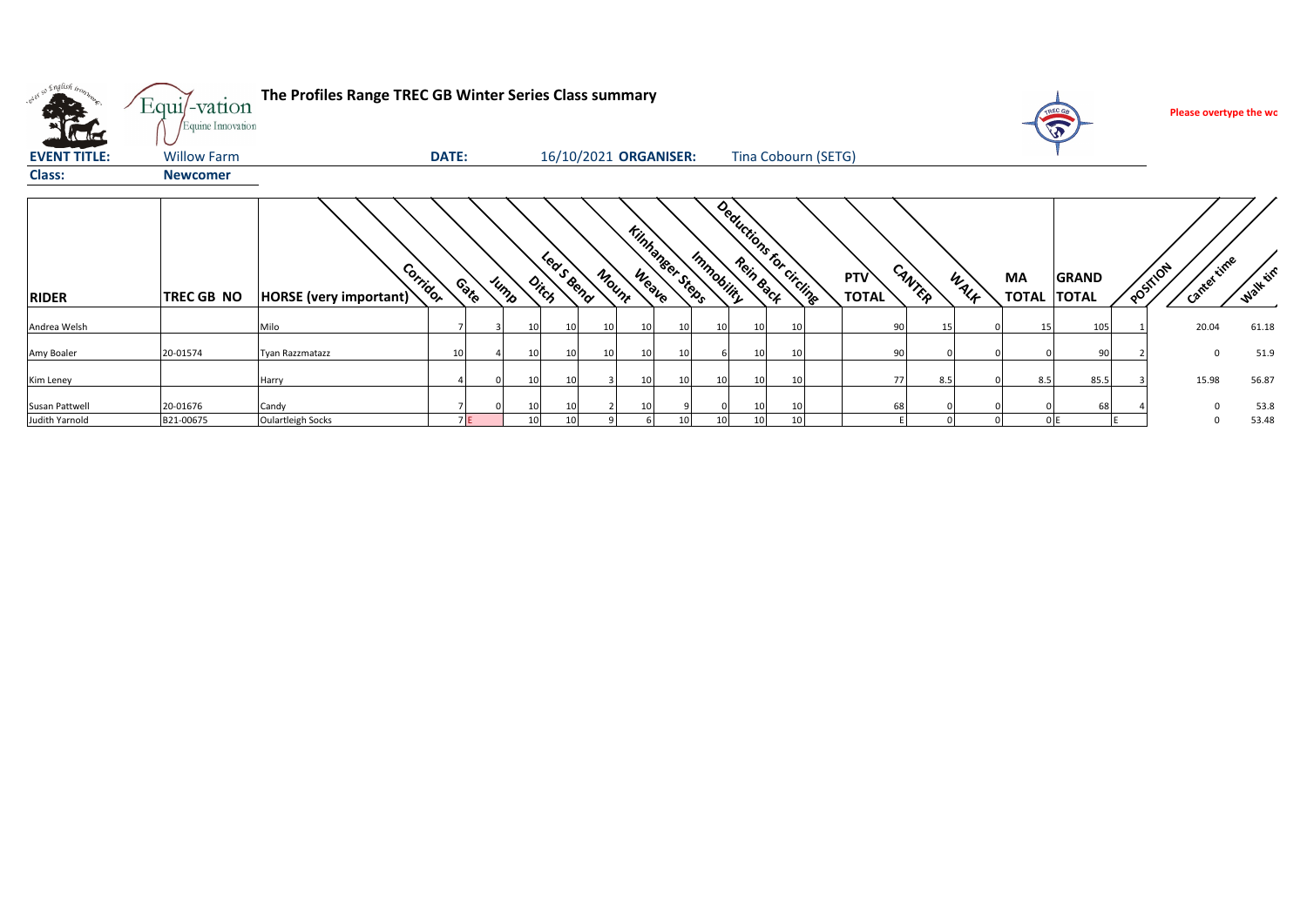| TREC GB                  |                    | <b>TREC GB Winter Series Class summary</b> |              |        |               |                       |          |                        |            |             |                         |                            |        |      | A                  |                              |          |  |
|--------------------------|--------------------|--------------------------------------------|--------------|--------|---------------|-----------------------|----------|------------------------|------------|-------------|-------------------------|----------------------------|--------|------|--------------------|------------------------------|----------|--|
| <b>EVENT TITLE:</b>      | <b>Willow Farm</b> |                                            | <b>DATE:</b> |        |               | 16/10/2021 ORGANISER: |          |                        |            |             | Tina Cobourn (SETG)     |                            |        |      |                    |                              |          |  |
| <b>Class:</b>            | <b>In Hand</b>     |                                            |              |        |               |                       |          |                        |            |             |                         |                            |        |      |                    |                              |          |  |
| <b>RIDER</b>             | <b>TREC GB NO</b>  | Corridor<br><b>HORSE</b> (very important)  |              | Contro | Jump<br>Ditch | Leasend               | Mount    | <b>Kinhaneer Stebs</b> | Immobility |             | Deductions for circling | <b>PTV</b><br><b>TOTAL</b> | CANTER | WALK | MA<br><b>TOTAL</b> | <b>GRAND</b><br><b>TOTAL</b> | POSITION |  |
| <b>Judith Yarnold</b>    | 21-00674           | <b>Oulartleigh Socks</b>                   |              |        |               |                       |          |                        |            | $\Omega$    | 100                     | 100                        |        |      |                    | 100                          |          |  |
| Sam Elms                 |                    | Oreo                                       |              |        |               |                       | $\Omega$ |                        |            | $\Omega$    | 99                      | 99                         |        |      |                    | 99                           |          |  |
| Eunice Scott-Smith       |                    | <b>Tyrcoeds Burlington Bertie</b>          |              |        |               |                       | $\Omega$ |                        |            | $\Omega$    | 98                      | 98                         |        |      |                    | 98                           |          |  |
| Linda Hulf               |                    | Honey                                      |              |        |               |                       |          |                        |            | $\mathbf 0$ | 97                      | 97                         |        |      |                    | 97                           |          |  |
| <b>Simon Rake</b>        |                    | Max                                        |              |        |               |                       | $\Omega$ |                        |            | $\Omega$    | 97                      | 97                         |        |      |                    | 97                           |          |  |
| Kay Ford                 | 20-00953           | Petey                                      |              |        |               |                       | $\Omega$ |                        |            | $\Omega$    | 96                      | 96                         |        |      |                    | 96                           |          |  |
| David Scott-Smith        |                    | <b>Tyrcoeds Rainbow Rooster</b>            |              |        |               |                       | $\Omega$ |                        |            |             | $\Omega$                |                            |        |      |                    |                              |          |  |
| <b>Christine Murrell</b> |                    | <b>Betty</b>                               |              |        |               |                       |          |                        |            |             | $\Omega$                |                            |        |      |                    |                              |          |  |
| Emma Johnson             |                    | Lexi                                       |              |        |               |                       |          |                        |            |             |                         |                            |        |      |                    |                              |          |  |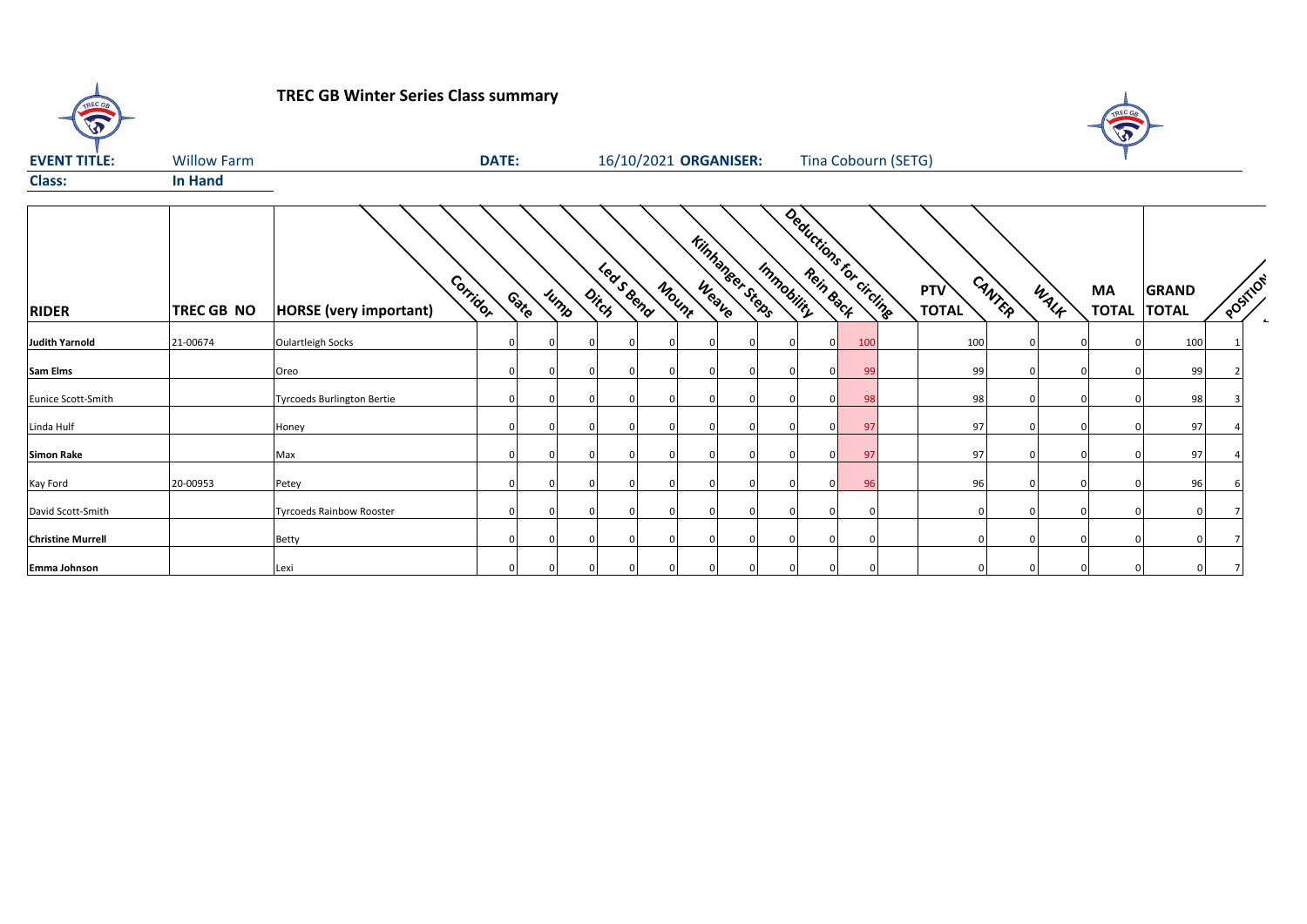**TREC GB Winter Series Class summary**

TREC Ge



| <b>EVENT TITLE:</b>      | <b>Willow Farm</b> |                                           | <b>DATE:</b> |             |      |          |            | 16/10/2021 ORGANISER: |                        |            | Tina Cobourn (SETG)    |                     |        |      |                    |                              |         |  |
|--------------------------|--------------------|-------------------------------------------|--------------|-------------|------|----------|------------|-----------------------|------------------------|------------|------------------------|---------------------|--------|------|--------------------|------------------------------|---------|--|
| <b>Class:</b>            | <b>Starter</b>     |                                           |              |             |      |          |            |                       |                        |            |                        |                     |        |      |                    |                              |         |  |
| <b>RIDER</b>             | <b>TREC GB NO</b>  | Corridor<br><b>HORSE</b> (very important) |              | Cate        | Jump | Ditch    | Lease Beno | Mount                 | <b>Kinhanger Steps</b> | Immobility | Deductions for criting | PTV<br><b>TOTAL</b> | CANTER | WALK | MA<br><b>TOTAL</b> | <b>GRAND</b><br><b>TOTAL</b> | POSTTON |  |
| <b>Sam Elms</b>          |                    | Oreo                                      |              | $\Omega$    |      |          |            |                       | $\Omega$               |            | 100                    | 100                 |        |      | <sup>0</sup>       | 100                          |         |  |
| Linda Jermain            |                    | Egg                                       | $\Omega$     | $\Omega$    |      |          |            | $\Omega$              | $\mathbf 0$            |            | 99                     | 99                  |        |      | $\Omega$           | 99                           |         |  |
| Andrea Welsh             |                    | Milo                                      |              | $\Omega$    |      |          |            | $\Omega$              | $\Omega$               |            | 99                     | 99                  |        |      | n                  | 99                           |         |  |
| <b>Linda Hulf</b>        |                    | Honey                                     |              | $\Omega$    |      |          |            |                       | $\Omega$               |            | 98                     | 98                  |        |      |                    | 98                           |         |  |
| Simon Rake               |                    | Max                                       |              | $\Omega$    |      |          |            |                       | $\Omega$               |            | 97                     | 97                  |        |      |                    | 97                           |         |  |
| <b>Susan Pattwell</b>    | 20-01676           | Candy                                     |              | $\mathbf 0$ |      |          |            |                       | $\Omega$               |            | 96                     | 96                  |        |      |                    | 96                           |         |  |
| Sharon Vanstone          |                    | Bambi                                     |              | $\Omega$    |      |          |            |                       | $\Omega$               |            |                        |                     |        |      |                    |                              |         |  |
| <b>Tina Grafton</b>      |                    | Rupert                                    |              | $\Omega$    |      |          |            |                       | $\Omega$               |            |                        |                     |        |      |                    |                              |         |  |
| <b>Christine Murrell</b> |                    | Betty                                     |              | $\Omega$    |      |          |            |                       | $\Omega$               |            |                        |                     |        |      |                    |                              |         |  |
| <b>Sam Prior</b>         | 21-01309           | Bernice                                   |              | $\Omega$    |      |          |            |                       | $\Omega$               |            |                        |                     |        |      |                    |                              |         |  |
| Emma Johnson             |                    | Lexi                                      |              | $\Omega$    |      |          |            |                       | $\Omega$               |            |                        |                     |        |      |                    |                              |         |  |
| Jen Payne                |                    | Harry                                     | $\Omega$     | $\Omega$    |      | $\Omega$ |            |                       | $\Omega$               |            |                        |                     |        |      |                    |                              |         |  |